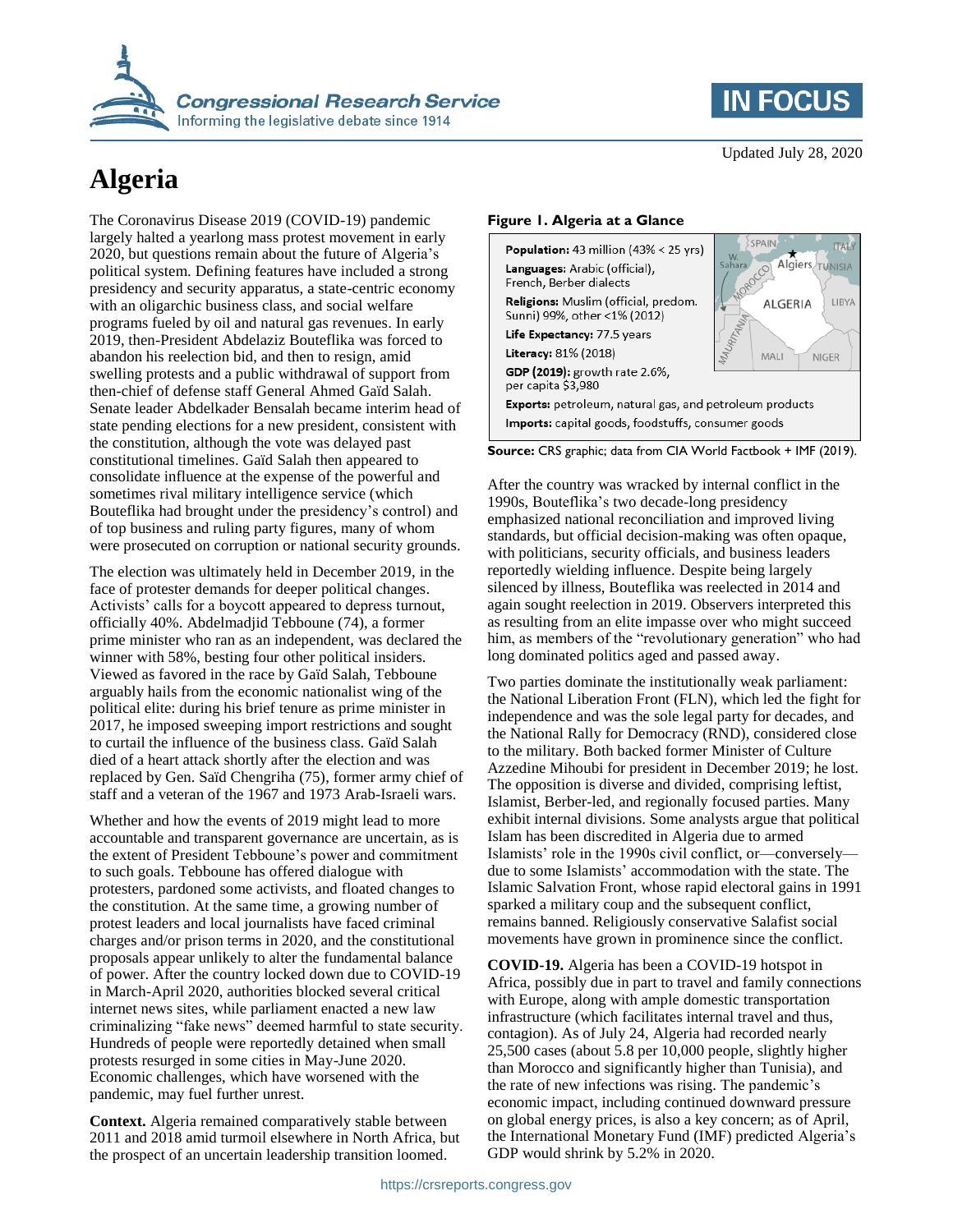## **Terrorism and Counterterrorism**

Cells linked to Al Qaeda and the Islamic State (IS) are apparently active in some areas, but the pace of terrorist attacks has decreased continuously since the early 2000s. State security forces have conducted frequent counterterrorism operations and bolstered their presence in border regions since wars broke out in Libya and Mali in 2011. The government administers de-radicalization programs and seeks to control the content of religious sermons.

Al Qaeda in the Islamic Maghreb (AQIM), a U.S. designated Foreign Terrorist Organization, originated as a faction in Algeria's 1990s conflict, but the group's center of gravity has moved south and east over the past decade. The most recent large attack linked to the group within Algeria occurred in 2013, when an AQIM splinter faction mounted an assault on a natural gas plant in which 39 foreigners (including three Americans) were killed. In 2017, the same splinter faction joined with AQIM's southern wing and two Malian allies to form the Malian-led Group for Supporting Islam and Muslims (aka JNIM). AQIM's leader, an Algerian reportedly based in northeast Algeria, was killed in a U.S.-assisted French military strike in northern Mali in June 2020. There have been few IS-linked attacks since the beheading of a French tourist in 2014, but in 2019, IS claimed an attack on soldiers in Tamanrasset, in the south.

# **The Economy and Energy Sector**

Algeria has the world's  $10^{th}$ - and  $16^{th}$ -largest proven reserves of natural gas and oil, respectively, and was the 10<sup>th</sup>-largest natural gas producer in 2019. It is also thought to have the 3<sup>rd</sup>-largest recoverable shale gas reserves. Stateowned enterprises reportedly comprise over half of the formal economy, led by the national oil and gas company, Sonatrach. Most of Algeria's natural gas exports go to Europe, by pipeline or ship; Italy is Algeria's top export destination. China is the top source of imports, and a key player in the infrastructure and construction sector.

High global energy prices prior to 2014 allowed Algeria to accrue sizable foreign reserves, which financed its large military and social programs that arguably assuaged dissent. Since then, the price drop has caused fiscal deficits and spurred concerns about the sustainability of Algeria's economic (and political) model. Foreign reserves declined by more than half between 2014 and 2018, according to the IMF (latest available), and unemployment has risen. The IMF has criticized Algeria's reliance on monetary expansion to finance deficit spending. (Algeria has little external debt and does not borrow from the IMF.)

Algerian leaders have long called for greater diversification and foreign investment, but reforms that could encourage such outcomes have largely stalled, notwithstanding some legal changes in 2019 and 2020 portrayed locally as probusiness. Most investments are required by law to be at least 51% locally owned. Limits on capital flows and currency exchange further inhibit foreign investment and private sector growth, as do bureaucratic red tape, the absence of a modern financial market, and an underdeveloped stock exchange and banking system. Weak infrastructure links to neighboring countries and the dispute-driven closure of the border with Morocco since 1994 constrain trade. Algeria has applied to join the World Trade Organization (WTO) but has yet to qualify.

# **Foreign Policy and Regional Issues**

Algeria's foreign policy emphasizes sovereignty and noninterference. Leaders' skepticism of Western powers and NATO are a legacy of the country's history of French settler colonialism (1830-1962) and the long armed struggle for independence. Algeria's defense budget (about \$10 billion/year) is the largest in Africa. Long-standing policy prohibits military deployments abroad, although recently proposed constitutional amendments could change this.

Algiers mediated Mali's 2015 peace accord and backed U.N.-led political talks in Libya. Complex and often distrustful relations with neighboring states (along with Algerian elites' current focus on internal political questions) have hindered past efforts to coordinate a regional response to security threats in West Africa's Sahel region. Relations with Morocco remain tense due to a regional rivalry and disaccord over Western Sahara. Morocco claims (and administers most of) the disputed territory, while Algeria hosts and backs the independenceseeking Polisario Front.

Algeria's foreign policy has often conflicted with that of the United States. For example, Algeria has close ties to Russia and China, is highly critical of Israel, opposed the 2011 NATO-led intervention in Libya, and maintains relations with the Asad government in Syria. The United States has recognized neither Morocco's claim of sovereignty over Western Sahara, nor the Polisario's Sahrawi Arab Democratic Republic, which Algeria recognizes as a state.

### **U.S. Relations**

During a visit to Algiers in 2018, then-Deputy Secretary of State John Sullivan stated a "commitment to strengthening and broadening U.S.-Algerian relations." In early 2019, the Administration hosted a U.S.-Algeria Strategic Dialogue, which had last convened in 2015. Like its predecessors, the Trump Administration has praised U.S.-Algeria cooperation on regional crises and counterterrorism (notably via information sharing and coordination in multilateral forums), while criticizing Algeria's challenging business environment. Algeria's reliance on Russia for defense acquisitions has also sparked friction, though Algerian purchases of U.S. equipment have grown in recent years.

U.S. bilateral aid allocations in FY2019 comprised \$1.1 million for International Military Education and Training (IMET) and \$0.4 million for Nonproliferation, Antiterrorism, Demining, and Related Programs (NADR). The Administration has proposed to increase bilateral aid in FY2021 to \$2 million in economic aid and \$1.3 million in IMET. Additional funds are often allocated for Algeria via regional or global programs, e.g., to promote economic growth, strengthen civil society, and counter violent extremism. Algeria participates in, but is not a top focus of, the State Department-led Trans-Sahara Counter Terrorism Partnership. Congress has not authorized the Defense Department to aid Algeria in securing its border with Libya on a reimbursement basis, as it has for Tunisia and Egypt.

#### *CRS Research Assistant Sarah Collins contributed to this update.*

**Alexis Arieff**, Specialist in African Affairs